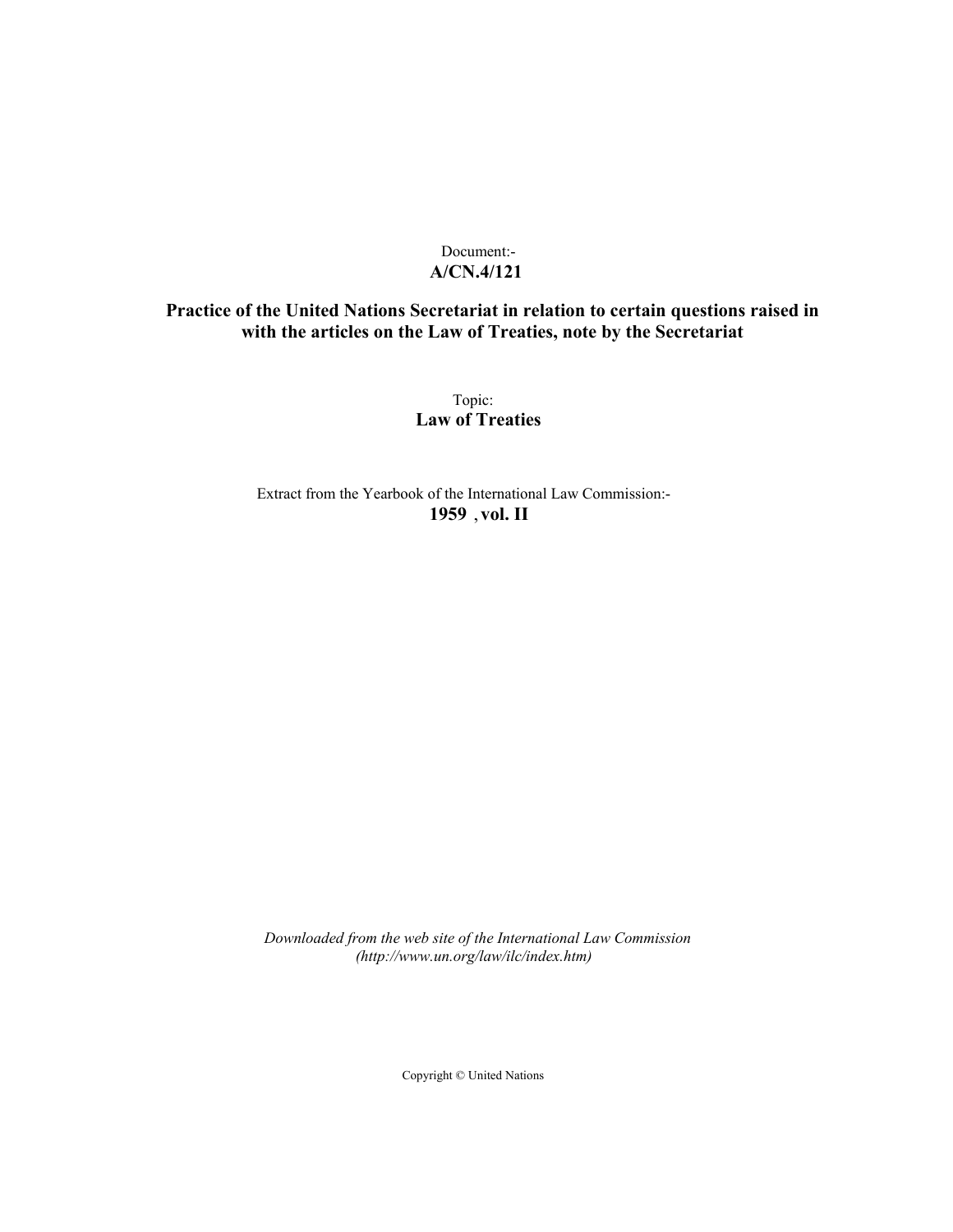# **Law of treaties**

# **[Agenda item 3]**

### **DOCUMENT A/CN.4/121**

#### **Practice of the United Nations Secretariat in relation to certain questions raised in connexion with the articles on the law of treaties**

#### **Note by the Secretariat**

*[Original text: English] [23 June 1959]*

It is hoped that the International Law Commission, in elaborating the articles of a code on the law of treaties, in so far as it concerns multilateral treaties, will not leave out of account, much less specifically contradict, the practice of the largest treaty-making organization in the world. Accordingly, it must be accepted that the practice of States in concluding treaties through the medium of the United Nations treaty-making machinery in itself constitutes a development of international law, which should, therefore, be fully reflected in the draft. It is in this latter connexion that the Secretariat would present to the Commission the following observations on certain aspects of the treaty practice within the United Nations.

### A. THE QUESTION OF SIGNATURE "AD REFERENDUM"

1. The practice of signing " *ad referendum* " is not **a** common one; for example, only one State (Venezuela) used the term "ad referendum" in signing the four conventions on the Law of the Sea, and Israel used it in signing the Protocol.

2. In the experience of the United Nations Secretariat, the purpose and effect of a signature *"ad referendum"* are identical with the purpose and effect of a signature " subject to ratification".

3. The only two instances (Austria and Federal Republic of Germany) where a signature *"ad referendum"* has been followed by a formal communication relate to the GATT protocols, which provided that States might become parties by signature only. In both cases, the communications emanated from the Office of the respective permanent Observers and stated that their Governments recognized themselves bound by the signatures affixed by their plenipotentiaries.

4. In all other instances, where ratifications were required, signatures " *ad referendum*" were followed by the deposit of an instrument of ratification or acceptance.

5. In conclusion, on this aspect of the matter, it would appear that the practice of the Secretariat, namely to make no distinction between a signature *"ad referen-* *dum* " and a signature " subject to ratification ", corresponds to the practice of the Member Governments. In view of the fact that divergent views are held on this question, the Secretariat would propose that the comments of Governments should be specifically sought upon it.

B. FULL POWERS AND SIGNATURE " AD REFERENDUM "

Full powers have always been required for a signature "ad referendum" and, in the experience of the Secretariat, no State has ever taken exception to this requirement.

### C. FORM OF FULL POWERS

On 11 July 1949, the Assistant Secretary-General in charge of the Legal Department circulated to Member Governments a letter (LEG 103/01 (1) AL) from which the following is an extract:

" Full powers should be issued, in accordance with the constitutional procedure of each State, either by the Head of the State, the Head of the Government or the Minister of Foreign Affairs. They should clearly specify the instrument referred to and give its exact and full title and its date.

"In some exceptional cases and for reasons of urgency, if, for example there is a time-limit, cabled credentials may be accepted provisionally but the cable should also originate from the Head of the State, the Head of the Government or the Minister of Foreign Affairs and should be confirmed by a letter from the Permanent Delegation or the Plenipotentiary certifying its authenticity. The text of the cable should also state the title of the agreement referred to, and whether the Plenipotentiary is authorized to sign subject to later acceptance, and should specify that ordinary credentials are being sent immediately by mail.

" This is the more important now that several conventions or agreements concluded under the auspices of the United Nations have provided that States can be definitively bound by signature alone.